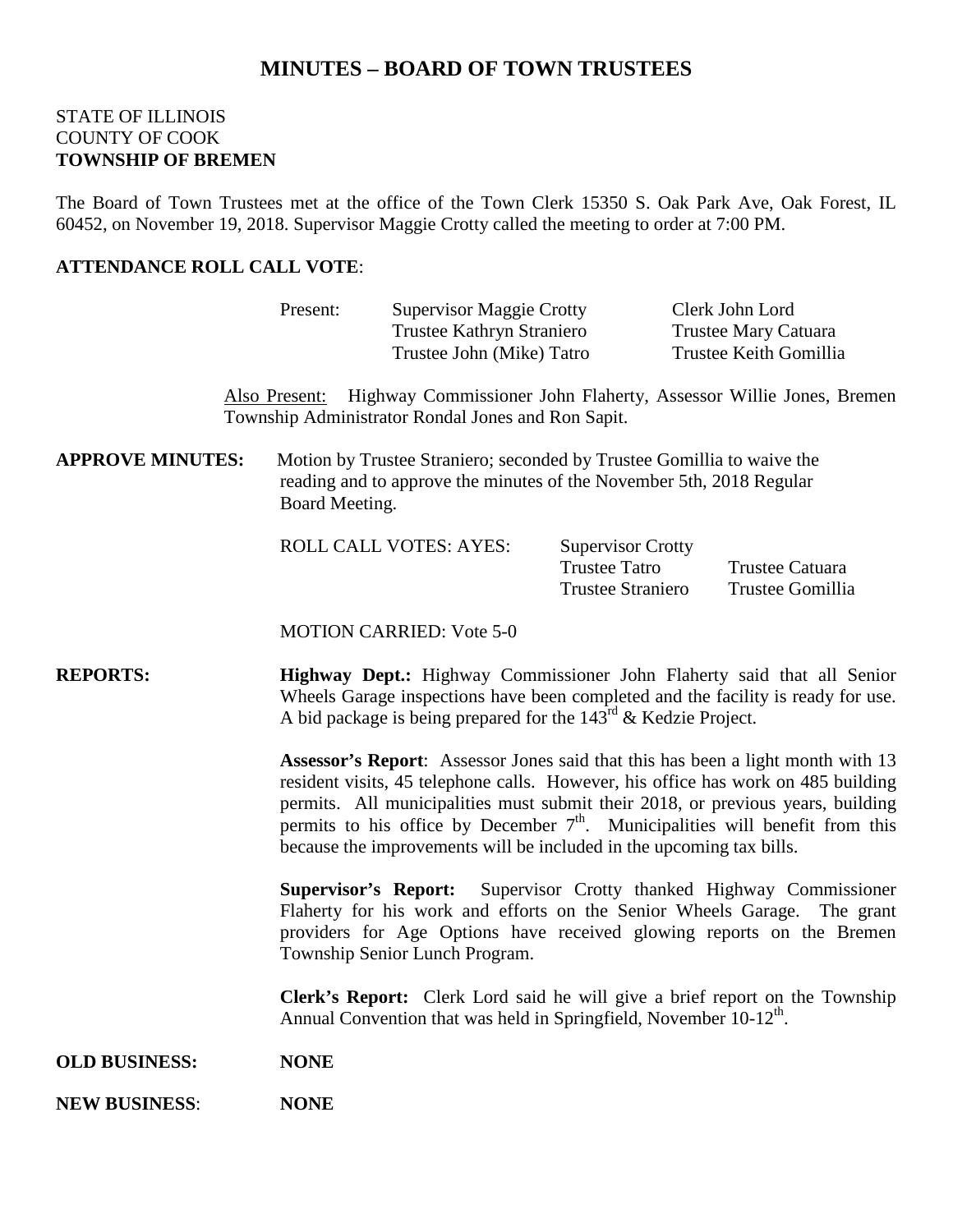# **MINUTES – BOARD OF TOWN TRUSTEES**

## **PRESENTATION OF BILLS:**

| <b>CORP BILLS:</b>                        | The following bills were audited by the Board for the General Corporate Fund in<br>the amount of: \$28,475.99.                                                                                                                                                                                                                                                                                                             |                                                                      |                                                    |  |  |
|-------------------------------------------|----------------------------------------------------------------------------------------------------------------------------------------------------------------------------------------------------------------------------------------------------------------------------------------------------------------------------------------------------------------------------------------------------------------------------|----------------------------------------------------------------------|----------------------------------------------------|--|--|
|                                           | Motion by Trustee Tatro; seconded by Trustee Catuara to approve payment<br>of the General Corporate bills.                                                                                                                                                                                                                                                                                                                 |                                                                      |                                                    |  |  |
|                                           | <b>ROLL CALL VOTES: AYES:</b>                                                                                                                                                                                                                                                                                                                                                                                              | <b>Supervisor Crotty</b><br><b>Trustee Tatro</b><br>Trustee Gomillia | <b>Trustee Straniero</b><br><b>Trustee Catuara</b> |  |  |
|                                           | <b>MOTION CARRIED: Vote 5-0</b>                                                                                                                                                                                                                                                                                                                                                                                            |                                                                      |                                                    |  |  |
| <b>GA BILLS:</b>                          | The following bills were audited by the Board for the General Assistance<br>Fund in the amount of: $$12,825.5$ .                                                                                                                                                                                                                                                                                                           |                                                                      |                                                    |  |  |
|                                           | Motion by Trustee Straniero; seconded by Trustee Gomillia to approve payment<br>of the General Assistance bills:                                                                                                                                                                                                                                                                                                           |                                                                      |                                                    |  |  |
|                                           | ROLL CALL VOTES: AYES:                                                                                                                                                                                                                                                                                                                                                                                                     | <b>Supervisor Crotty</b><br><b>Trustee Tatro</b><br>Trustee Gomillia | <b>Trustee Straniero</b><br><b>Trustee Catuara</b> |  |  |
|                                           | <b>MOTION CARRIED: Vote 5-0</b>                                                                                                                                                                                                                                                                                                                                                                                            |                                                                      |                                                    |  |  |
| <b>ROAD &amp; BRIDGE</b><br><b>BILLS:</b> | The following bills were audited by the Board for the Road & Bridge<br>Fund in the amount of \$14,387.71.                                                                                                                                                                                                                                                                                                                  |                                                                      |                                                    |  |  |
|                                           | Motion by Trustee Gomillia; seconded by Trustee Catuara to approve<br>payment of the Road & Bridge bills:                                                                                                                                                                                                                                                                                                                  |                                                                      |                                                    |  |  |
|                                           | <b>ROLL CALL VOTES: AYES:</b>                                                                                                                                                                                                                                                                                                                                                                                              | <b>Supervisor Crotty</b><br><b>Trustee Tatro</b><br>Trustee Gomillia | <b>Trustee Straniero</b><br><b>Trustee Catuara</b> |  |  |
|                                           | <b>MOTION CARRIED: Vote 5-0</b>                                                                                                                                                                                                                                                                                                                                                                                            |                                                                      |                                                    |  |  |
| <b>PUBLIC COMMENTS:</b>                   | Mr. Ron Sapit spoke to the Board concerning his water problems at his residence<br>on Midlothian Turnpike. He asked for assistance from the Township with the<br>run-off of water onto his property. Supervisor Crotty and Highway Commissioner<br>Flaherty stated that the Township is not authorized to go onto private property for<br>the solutions he suggests. Mr. Sapit and Commissioner Flaherty discussed several |                                                                      |                                                    |  |  |